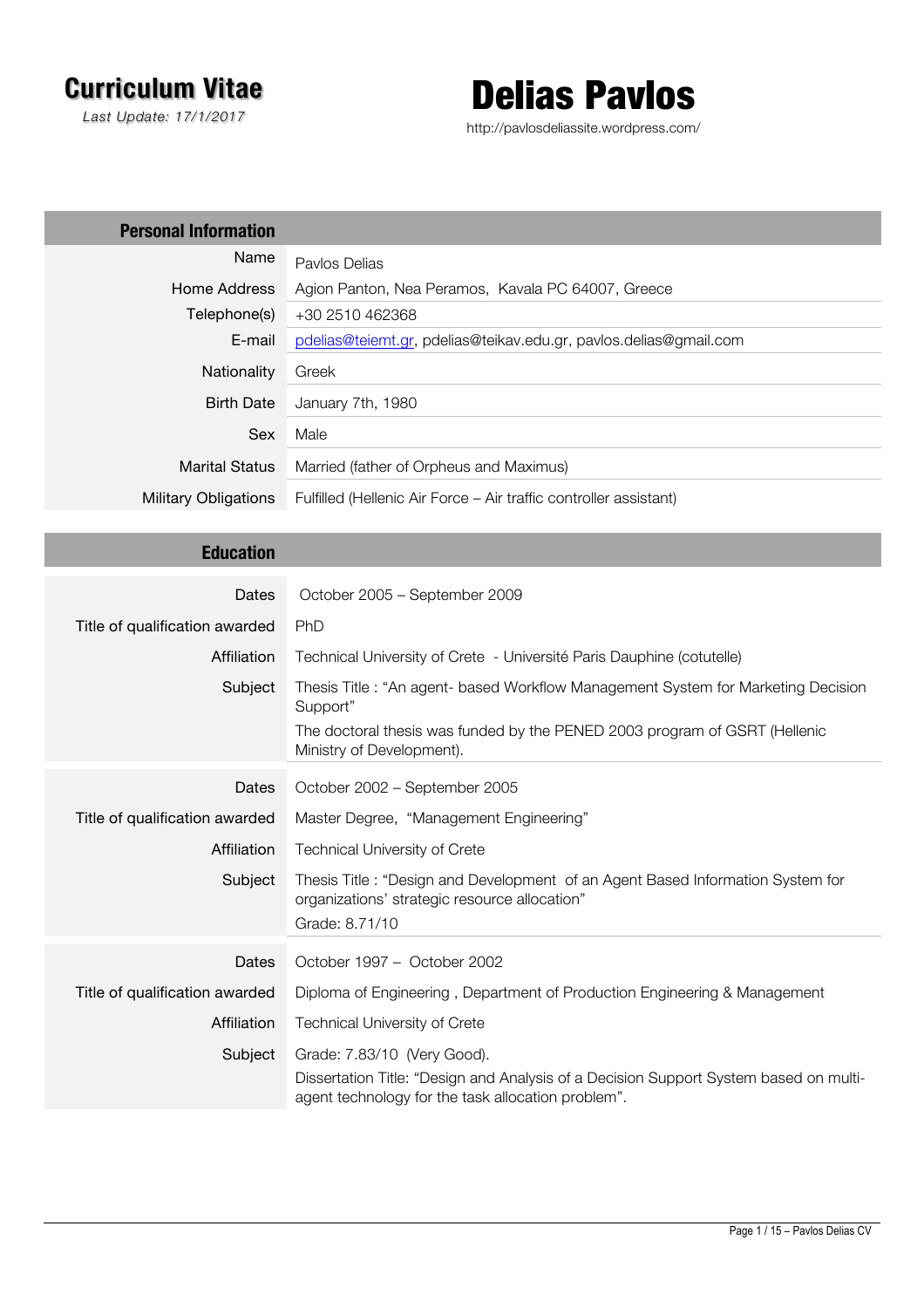| <b>Academic Positions</b> | <b>Assosiate Professor - Accounting and Finance Department - Business School -</b><br>Eastern Macedonia and Thrace Institute of Technology (former TEI of Kavala),<br>Kavala, Greece (Since March 2016) |
|---------------------------|---------------------------------------------------------------------------------------------------------------------------------------------------------------------------------------------------------|
|                           | <b>Assistant Professor - Accounting and Finance Department - Business School -</b><br>Eastern Macedonia and Thrace Institute of Technology (former TEI of Kavala),<br>Kavala, Greece (Since March 2011) |
|                           | <b>Invited Professor –</b> LAMSADE / CNRS, Université Paris Dauphine, Paris, France<br>(2014, 2015, 2016)                                                                                               |
|                           | <b>Dissertation Advisor - University of Liverpool, Laureate Online Education (Since)</b><br>October 2015)                                                                                               |

## **R& D Projects – Work experience**

|         | Dates                                   | September 2013 - September 2017                                                                                                                                                                                                                                                                                                                              |
|---------|-----------------------------------------|--------------------------------------------------------------------------------------------------------------------------------------------------------------------------------------------------------------------------------------------------------------------------------------------------------------------------------------------------------------|
| [EXP17] | Occupation or<br>position held          | Faculty member (Assistant Professor)                                                                                                                                                                                                                                                                                                                         |
|         | Main activities and<br>responsibilities | Expert Judgment Network: Bridging the Gap Between Scientific Uncertainty and<br>Evidence-Based Decision Making<br>Management Committee Substitute                                                                                                                                                                                                            |
|         | Employer                                | ISCH COST Action IS1304                                                                                                                                                                                                                                                                                                                                      |
|         | <b>Dates</b>                            | August 2012 - February 2015                                                                                                                                                                                                                                                                                                                                  |
|         | Occupation or<br>position held          | Faculty member (Assistant Professor)                                                                                                                                                                                                                                                                                                                         |
| [EXP16] | Main activities and<br>responsibilities | Methodological Approaches For Studying Robustness In Multiple Criteria Decision-<br><b>Making Projects</b>                                                                                                                                                                                                                                                   |
|         | Employer                                | University of Piraeus                                                                                                                                                                                                                                                                                                                                        |
|         | <b>Dates</b>                            | June 2012 - November 2012                                                                                                                                                                                                                                                                                                                                    |
|         | Occupation or<br>position held          | Faculty member (Assistant Professor)                                                                                                                                                                                                                                                                                                                         |
| [EXP15] | Main activities and<br>responsibilities | Strategy Roadmap for upgrading the administrative processes of Kavala Institute of<br>Technology                                                                                                                                                                                                                                                             |
|         | Employer                                | Kavala Institute of Technology                                                                                                                                                                                                                                                                                                                               |
|         | Dates                                   | September 2010 - April 2011                                                                                                                                                                                                                                                                                                                                  |
|         | Occupation or<br>position held          | Research Associate                                                                                                                                                                                                                                                                                                                                           |
| [EXP14] | Main activities and<br>responsibilities | Innovation Centre of Crete - Emphasizing the Management of Natural Resources.<br>Personal deliverables:<br>Organizational Structure & Internal Regulations report<br>Modeling of business processes and liaison services<br>Dissemination activities<br>Viability assurance measures<br>Requirements analysis for the project feasibility study<br>$\bullet$ |
|         | Employer                                | Technical University of Crete                                                                                                                                                                                                                                                                                                                                |
|         | Dates                                   | October 2009 - September 2010                                                                                                                                                                                                                                                                                                                                |
| [EXP13] | Occupation or<br>position held          | Liaison Office - Executive Manager                                                                                                                                                                                                                                                                                                                           |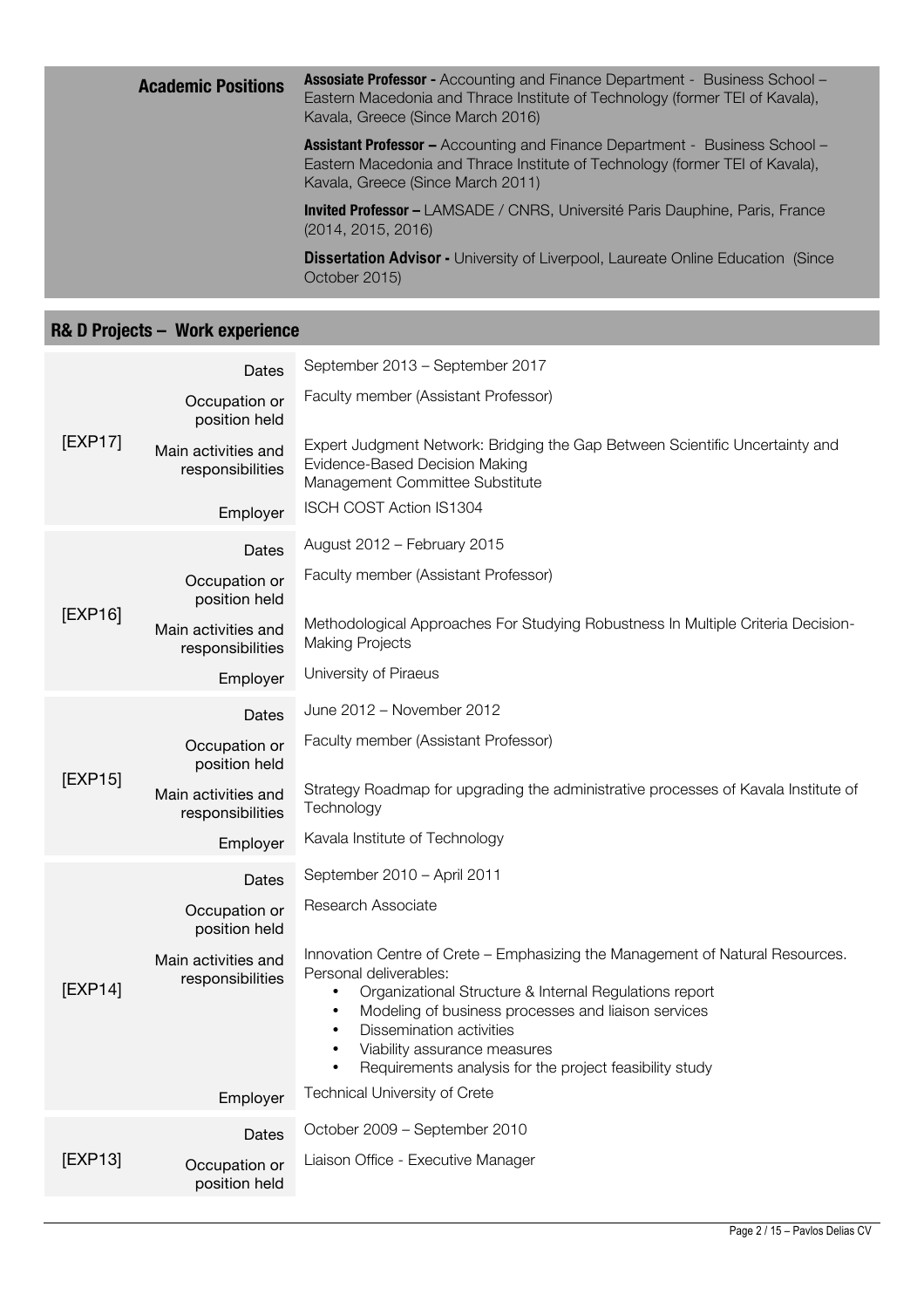|         | Main activities and<br>responsibilities | Stimulating and supporting the blending of academic research and market needs.                                                                                                                |
|---------|-----------------------------------------|-----------------------------------------------------------------------------------------------------------------------------------------------------------------------------------------------|
|         | Employer                                | <b>Technical University of Crete</b>                                                                                                                                                          |
|         | Dates                                   | November 2008 - October 2010                                                                                                                                                                  |
| [EXP12] | Occupation or<br>position held          | Research Associate                                                                                                                                                                            |
|         | Main activities and<br>responsibilities | Research on an intelligent collaborative information system for marketing processes.                                                                                                          |
|         | Employer                                | <b>Technical University of Crete</b>                                                                                                                                                          |
|         | Dates                                   | January 2008 - June 2009                                                                                                                                                                      |
|         | Occupation or<br>position held          | <b>Research Associate</b>                                                                                                                                                                     |
| [EXP11] | Main activities and<br>responsibilities | Research on intelligent and personalized multimedia data mining.                                                                                                                              |
|         | Employer                                | <b>Technical University of Crete</b>                                                                                                                                                          |
|         | Dates                                   | December 2006 - March 2009                                                                                                                                                                    |
|         | Occupation or<br>position held          | <b>Research Associate</b>                                                                                                                                                                     |
| [EXP10] | Main activities and<br>responsibilities | Feasibility Study of the application of the common olives extraction method for local<br>olive oil cooperatives.                                                                              |
|         | Employer                                | <b>Technical University of Crete</b>                                                                                                                                                          |
|         | Dates                                   | October 2008 - February 2009                                                                                                                                                                  |
|         | Occupation or<br>position held          | Research Associate                                                                                                                                                                            |
| [EXP9]  | Main activities and<br>responsibilities | Market research for tourism in Crete.                                                                                                                                                         |
|         | Employer                                | <b>Technical University of Crete</b>                                                                                                                                                          |
|         | Dates                                   | October 2006 - September 2008                                                                                                                                                                 |
| [EXP8]  | Occupation or<br>position held          | Research Associate                                                                                                                                                                            |
|         | Main activities and<br>responsibilities | Joining the "LEONARDO/ FORMACIÓN-ANIMACIÓN-ENTREPRENEURSHIP PARA<br>EL MEDIO RURAL" (nº 2006 ES/06/B/F/PP-149436) project<br>Study of agrotouristic business management in the Greek context. |
|         | Employer                                | Technical University of Crete                                                                                                                                                                 |
|         | Dates                                   | March 2007 - October 2007                                                                                                                                                                     |
| [EXP7]  | Occupation or<br>position held          | Research Associate                                                                                                                                                                            |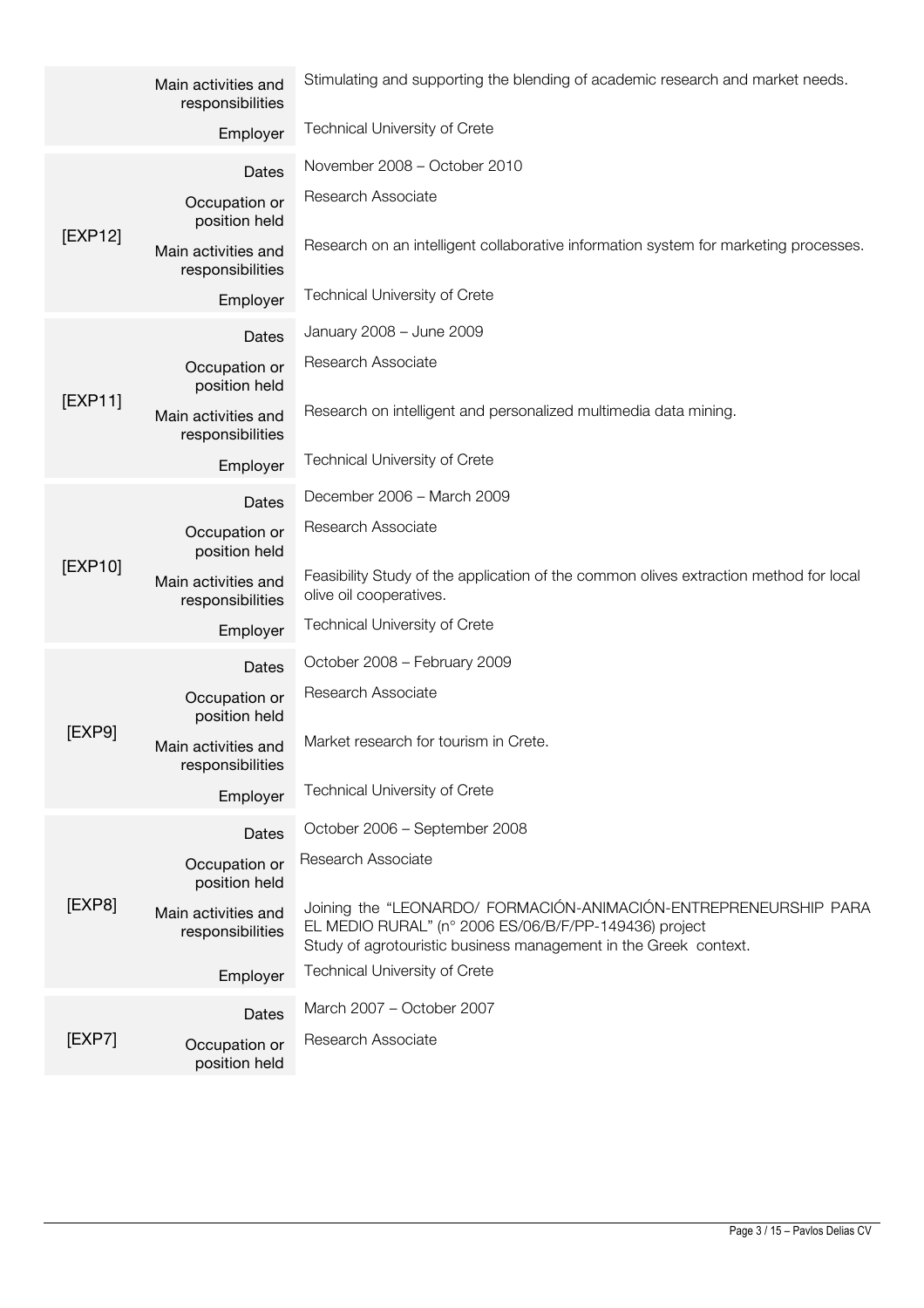|        | Main activities and<br>responsibilities<br>Employer | Joining the "(KP-26) Human resources adaptation through an integrated change<br>management approach exploiting intelligent business information systems" project<br>Specifications of a teleworking support system, focusing on the special needs of<br>$\bullet$<br>the bank sector<br>Development of a teleworking model for the bank sector<br>$\bullet$<br>Design, implementation and pivotal deployment of an integrated information<br>system.<br><b>Technical University of Crete</b> |
|--------|-----------------------------------------------------|----------------------------------------------------------------------------------------------------------------------------------------------------------------------------------------------------------------------------------------------------------------------------------------------------------------------------------------------------------------------------------------------------------------------------------------------------------------------------------------------|
|        |                                                     | October 2005 - December 2007                                                                                                                                                                                                                                                                                                                                                                                                                                                                 |
|        | Dates<br>Occupation or<br>position held             | Workgroup coordinator                                                                                                                                                                                                                                                                                                                                                                                                                                                                        |
| [EXP6] | Main activities and<br>responsibilities             | Coordinator of the transnational working group "Management methods of social<br>enterprises"                                                                                                                                                                                                                                                                                                                                                                                                 |
|        | Employer                                            | Development Partnership «Cretan Social – Economical Partnership»                                                                                                                                                                                                                                                                                                                                                                                                                             |
|        | Dates                                               | February 2006 - May 2006                                                                                                                                                                                                                                                                                                                                                                                                                                                                     |
|        | Occupation or<br>position held                      | Research Associate                                                                                                                                                                                                                                                                                                                                                                                                                                                                           |
| [EXP5] | Main activities and<br>responsibilities             | Specifications of the digital content for an e-learning platform.                                                                                                                                                                                                                                                                                                                                                                                                                            |
|        | Employer                                            | Next Step Ltd                                                                                                                                                                                                                                                                                                                                                                                                                                                                                |
|        | Dates                                               | January 2007 - March 2007<br>September 2003 - June 2005                                                                                                                                                                                                                                                                                                                                                                                                                                      |
|        | Occupation or<br>position held                      | Research Associate                                                                                                                                                                                                                                                                                                                                                                                                                                                                           |
| [EXP4] | Main activities and<br>responsibilities             | Joining the "Support of the reformation of common courses using Information<br>Technology and E-learning tools" project (EPEAEK II - national ministry of Education).<br>Personal deliverables :                                                                                                                                                                                                                                                                                             |
|        |                                                     | Evaluation of the existing situation, performance measurement and<br>comparative study of educational techniques.                                                                                                                                                                                                                                                                                                                                                                            |
|        |                                                     | E-learning software tools, Educational web portals and project's web site.<br>٠                                                                                                                                                                                                                                                                                                                                                                                                              |
|        |                                                     | Design and implement an information system for the management of<br>theses.                                                                                                                                                                                                                                                                                                                                                                                                                  |
|        | Employer                                            | Technical University of Crete                                                                                                                                                                                                                                                                                                                                                                                                                                                                |
|        | Dates                                               | June 2004- November 2005                                                                                                                                                                                                                                                                                                                                                                                                                                                                     |
| [EXP3] | Occupation or<br>position held                      | Research Associate                                                                                                                                                                                                                                                                                                                                                                                                                                                                           |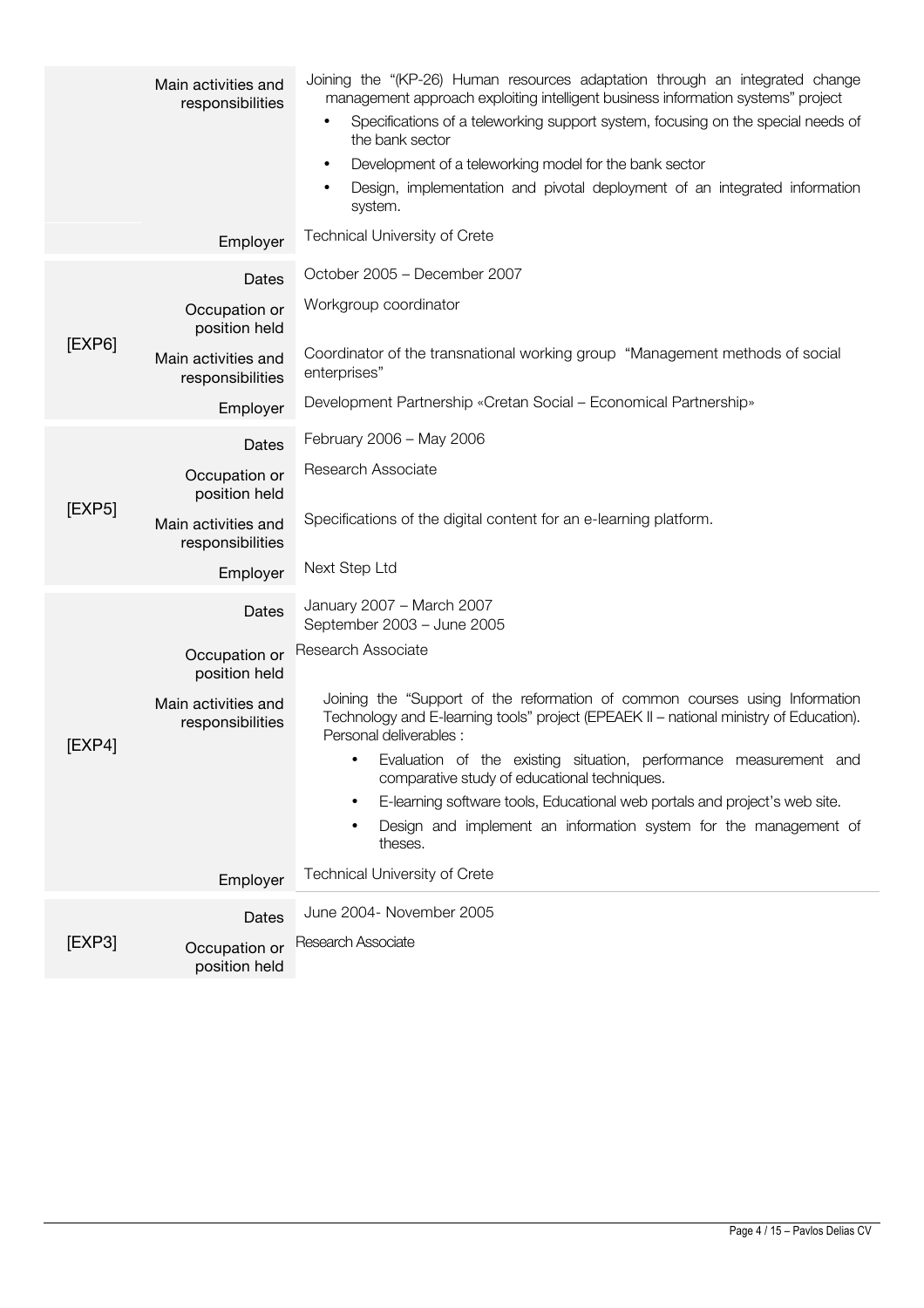|        | Main activities and<br>responsibilities                                                        | Joining the project "Q-LABEL: Qualifying Labour For Enlargement" (PHARE 2003).<br>Personal Deliverables:<br>Study the existing situation of employement for the region of Crete. Identifying<br>$\bullet$<br>the special characteristics of the unemployed and of the SMEs.<br>Clustering unemployed and market needs. Gap analysis.<br>Composing and digitizing content for the seminar course "Decision making in<br>$\bullet$<br>technological environments" in order to fit the project's e-learning platform.<br>Organizing and supervising the seminars: Composing the curriculum,<br>$\bullet$<br>assembling the educational material, installing the e-learning platform.<br>Administrative support – Managing sub-actions of the project.<br>Coordinating the project's evaluators.<br>$\bullet$ |
|--------|------------------------------------------------------------------------------------------------|-----------------------------------------------------------------------------------------------------------------------------------------------------------------------------------------------------------------------------------------------------------------------------------------------------------------------------------------------------------------------------------------------------------------------------------------------------------------------------------------------------------------------------------------------------------------------------------------------------------------------------------------------------------------------------------------------------------------------------------------------------------------------------------------------------------|
|        | Employer                                                                                       | <b>Technical University of Crete</b>                                                                                                                                                                                                                                                                                                                                                                                                                                                                                                                                                                                                                                                                                                                                                                      |
| [EXP2] | Dates<br>Occupation or<br>position held<br>Main activities and<br>responsibilities<br>Employer | February - May 2005<br>Survey coordinator<br>Field survey for the assessment of market needs in the region of Crete<br>$\bullet$<br>Coordinating the researchers.<br>Assembling the results<br>ATHENS NETWORK OF COLLABORATING EXPERTS NCO                                                                                                                                                                                                                                                                                                                                                                                                                                                                                                                                                                |
| [EXP1] | Dates<br>Occupation or<br>position held<br>Main activities and<br>responsibilities<br>Employer | October 2002 - December 2004<br>Research Associate<br>Joining the transnational action "SEED" of the project "Open ways for the development<br>of social economy" (EQUAL project)<br>Development Partnership "Active Citizens"                                                                                                                                                                                                                                                                                                                                                                                                                                                                                                                                                                            |

| <b>Teaching Experience</b> |      |                                                                                                                                                                                                                                                                                                                                                                   |  |
|----------------------------|------|-------------------------------------------------------------------------------------------------------------------------------------------------------------------------------------------------------------------------------------------------------------------------------------------------------------------------------------------------------------------|--|
|                            |      | <b>Experience in Higher Education Institutes</b>                                                                                                                                                                                                                                                                                                                  |  |
| Undergraduate              | 2016 | Management, Business Decisions and Operations Management, Research methods,<br>Marketing (TEI of Eastern Macedonia and Thrace (formerly TEI of Kavala) – Department<br>of Accounting and Finance)<br>Management in the Public Sector (TEI of Eastern Macedonia and Thrace (formerly TEI<br>of Kavala) – Department of Business Administration)                    |  |
|                            | 2015 | Management, Business Decisions and Operations Management, Business Planning,<br>Research methods, Marketing (TEI of Eastern Macedonia and Thrace (formerly TEI of<br>Kavala) – Department of Accounting and Finance)<br>Management in the Public Sector (TEI of Eastern Macedonia and Thrace (formerly TEI<br>of Kavala) – Department of Business Administration) |  |
|                            | 2014 | Management, Business Decisions and Operations Management, Management<br>Information Systems, Business Planning, Research methods, Marketing (TEI of Eastern<br>Macedonia and Thrace (formerly TEI of Kavala) – Department of Accounting and<br>Finance)                                                                                                           |  |
|                            | 2013 | Management, Management Information Systems, Business Planning, Research<br>methods, Marketing (TEI of Kavala – Department of Accounting)                                                                                                                                                                                                                          |  |
|                            | 2012 | Management, Management Information Systems, Business Planning, Research<br>methods, Marketing (TEI of Kavala – Department of Accounting)                                                                                                                                                                                                                          |  |
|                            |      |                                                                                                                                                                                                                                                                                                                                                                   |  |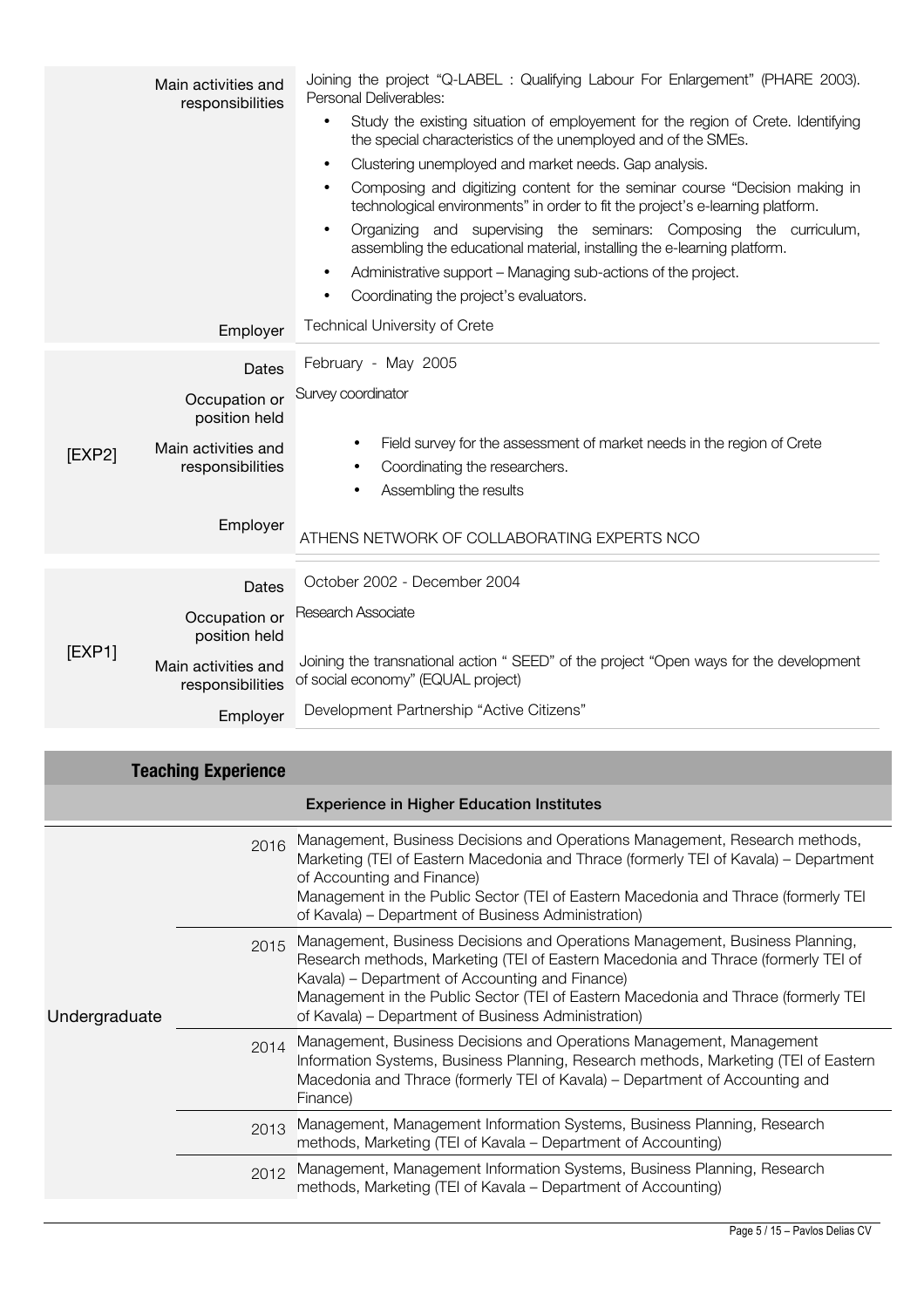|              | 2011 | Management, Management Information Systems, Business Planning, Entrepreneurship<br>(TEI of Kavala- Department of Accounting, Department of Information Management),                                                                                                                                                                                                                                                                                                                                                                                                                                                                                                                                                                                                                                                                                                                                                                     |
|--------------|------|-----------------------------------------------------------------------------------------------------------------------------------------------------------------------------------------------------------------------------------------------------------------------------------------------------------------------------------------------------------------------------------------------------------------------------------------------------------------------------------------------------------------------------------------------------------------------------------------------------------------------------------------------------------------------------------------------------------------------------------------------------------------------------------------------------------------------------------------------------------------------------------------------------------------------------------------|
|              | 2010 | Decision Support Systems, SMEs and Innovation (Technical University of Crete –<br>Department of Production Engineering and Management)                                                                                                                                                                                                                                                                                                                                                                                                                                                                                                                                                                                                                                                                                                                                                                                                  |
|              | 2009 | Decision Support Systems, E-business (Technical University of Crete – Department of<br>Production Engineering and Management)                                                                                                                                                                                                                                                                                                                                                                                                                                                                                                                                                                                                                                                                                                                                                                                                           |
|              | 2007 | Decision Support Systems (Technical University of Crete – Department of Production<br>Engineering and Management)                                                                                                                                                                                                                                                                                                                                                                                                                                                                                                                                                                                                                                                                                                                                                                                                                       |
|              | 2006 | Decision Support Systems (Technical University of Crete – Department of Production<br>Engineering and Management)                                                                                                                                                                                                                                                                                                                                                                                                                                                                                                                                                                                                                                                                                                                                                                                                                       |
|              | 2005 | Decision Support Systems (Technical University of Crete – Department of Production<br>Engineering and Management)                                                                                                                                                                                                                                                                                                                                                                                                                                                                                                                                                                                                                                                                                                                                                                                                                       |
|              | 2004 | Decision Support Systems (Technical University of Crete – Department of Production<br>Engineering and Management)                                                                                                                                                                                                                                                                                                                                                                                                                                                                                                                                                                                                                                                                                                                                                                                                                       |
|              | 2016 | Business Process Management (Gestion des processus métier) Master MIDO -<br>Parcours MIAGE - Université Paris Dauphine<br>Operations Management (MSc in Oil & Gas Technology, TEI of Eastern Macedonia<br>and Thrace (formerly TEI of Kavala))<br>Management Information Systems (MBA, TEI of Serres)<br>Accounting Information Systems (Msc in Accounting, Audit and International<br>Transactions, TEI of Eastern Macedonia and Thrace (formerly TEI of Kavala))<br>Introduction to Process Mining (Master MIDO (Mathématics, Informatics, Decision,<br>Organization), Option ISI "Informatics : Intelligent Systems" - Université Paris<br>Dauphine)                                                                                                                                                                                                                                                                                 |
| Postgraduate | 2015 | Business Process Management (Gestion des processus métier) Master MIDO -<br>Parcours MIAGE - Université Paris Dauphine<br>Operations Management (MSc in Oil & Gas Technology, TEI of Eastern Macedonia<br>and Thrace (formerly TEI of Kavala))<br>Information Systems and Decision Making (MBA, TEI of Eastern Macedonia and<br>Thrace (formerly TEI of Kavala))<br>Management Information Systems (MBA, TEI of Serres)<br>Statistical Methods for Research Msc in Accounting, Audit and International<br>Transactions, TEI of Eastern Macedonia and Thrace (formerly TEI of Kavala))<br>Accounting Information Systems (Msc in Accounting, Audit and International<br>Transactions, TEI of Eastern Macedonia and Thrace (formerly TEI of Kavala))<br>Introduction to Process Mining (Master MIDO (Mathématics, Informatics, Decision,<br>Organization), Option ISI "Informatics : Intelligent Systems" - Université Paris<br>Dauphine) |
|              | 2014 | Operations Management (MSc in Oil & Gas Technology, TEI of Eastern Macedonia<br>and Thrace (formerly TEI of Kavala))<br>Information Systems and Decision Making (MBA, TEI of Eastern Macedonia and<br>Thrace (formerly TEI of Kavala))<br>Management Information Systems (MBA, TEI of Serres)<br>Accounting Information Systems (Msc in Accounting, Audit and International<br>Transactions, TEI of Eastern Macedonia and Thrace (formerly TEI of Kavala))<br>Introduction to Process Mining (Master MIDO (Mathématics, Informatics, Decision,<br>Organization), Option ISI "Informatics : Intelligent Systems" - Université Paris<br>Dauphine)                                                                                                                                                                                                                                                                                         |
|              | 2013 | Operations Management (MSc in Oil & Gas Technology, TEI of Kavala)<br>Information Systems and Decision Making (MBA, TEI of Kavala)<br>Management Information Systems (MBA, TEI of Serres)<br>Accounting Information Systems (Msc in Accounting, Audit and International<br>Transactions, TEI of Kavala)<br>Performance Measurement (MBA, TEI of Kavala)<br>Enterprise and Entrepreneurship (MSc in Innovation in Technology & Entrepreneurship,<br>TEI of Kavala)                                                                                                                                                                                                                                                                                                                                                                                                                                                                       |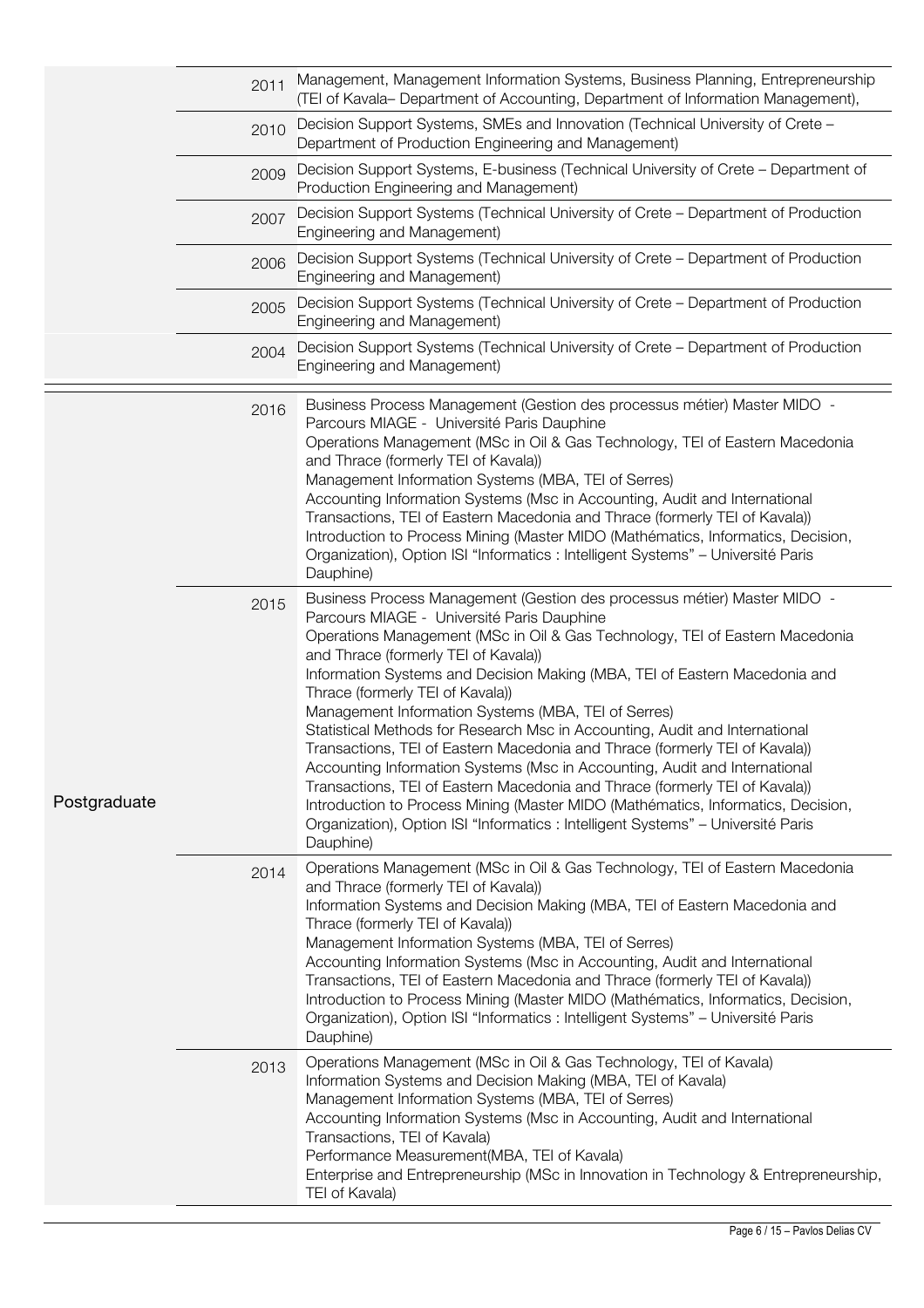|                       | 2012          | Management Information Systems (MBA, TEI of Serres)                                                                                      |
|-----------------------|---------------|------------------------------------------------------------------------------------------------------------------------------------------|
| 2011                  |               | Internet and e-Communications (Democritus University of Thrace – TEI of Kavala)<br>Management Information Systems (MBA, TEI of Serres)   |
|                       |               | 2010 Distributed Artificial Intelligence and Intelligent Agents (Technical University of Crete -<br>Production Engineering & Management) |
|                       |               | <b>Other Teaching Experience</b>                                                                                                         |
|                       | Dates         | March $-$ June 2012                                                                                                                      |
|                       | Position held | Faculty Staff (Assistant Professor)                                                                                                      |
| $[TCH_B2]$            | Subject       | Entrepreneurship seminars                                                                                                                |
|                       | Affiliation   | TEI of Kavala - Innovation and Entrepreneurship Unit                                                                                     |
|                       | Dates         | September 2003 - June 2004                                                                                                               |
| $\left[TCH_B1\right]$ | Position held | Instructor                                                                                                                               |
|                       | Subject       | Inventory Management Systems course of the "Warehouse senior clerk" class                                                                |
|                       | Affiliation   | Vocational Training Institute of Chania                                                                                                  |

### **Personal skills and competences**

| Mother tongue(s)   | Greek           |           |                                                          |           |
|--------------------|-----------------|-----------|----------------------------------------------------------|-----------|
| Other language(s)  | English, French |           |                                                          |           |
| Self-assessment    | Understanding   |           | Speaking                                                 | Writing   |
| European level (*) | Listening       | Reading   |                                                          |           |
| English            | Excellent       | Excellent | Excellent                                                | Excellent |
| French             | Good            | Very Good | Moderate                                                 | Moderate  |
|                    |                 |           | (*) Common European Framework of Reference for Languages |           |
|                    |                 |           |                                                          |           |

| SCHOLARSHIPS / AWARDS | Hellenic Operational Research Society (National member of EURO) Award, 2013                                                                       |
|-----------------------|---------------------------------------------------------------------------------------------------------------------------------------------------|
|                       | General Secretary of Research and Technnology, Ministry of Development, Hellenic<br>Republic, Doctoral Thesis Fund 2006-2009 (ΠΕΝΕΔ03 Program)    |
|                       | Decision Support Systems Laboratory, Technical University of Crete, February 2004 -<br>August 2009 (recommendation by Prof. Nikolaos Matsatsinis) |
|                       | Greek State Scholarships Foundation (IKY), Best Postgraduate student award 2003-<br>2004                                                          |
|                       | Laboratory of Ergonomics and Work Safety, Technical University of Crete, February -<br>August 2003 (recommendation by Prof. Thomas Kontogiannis)  |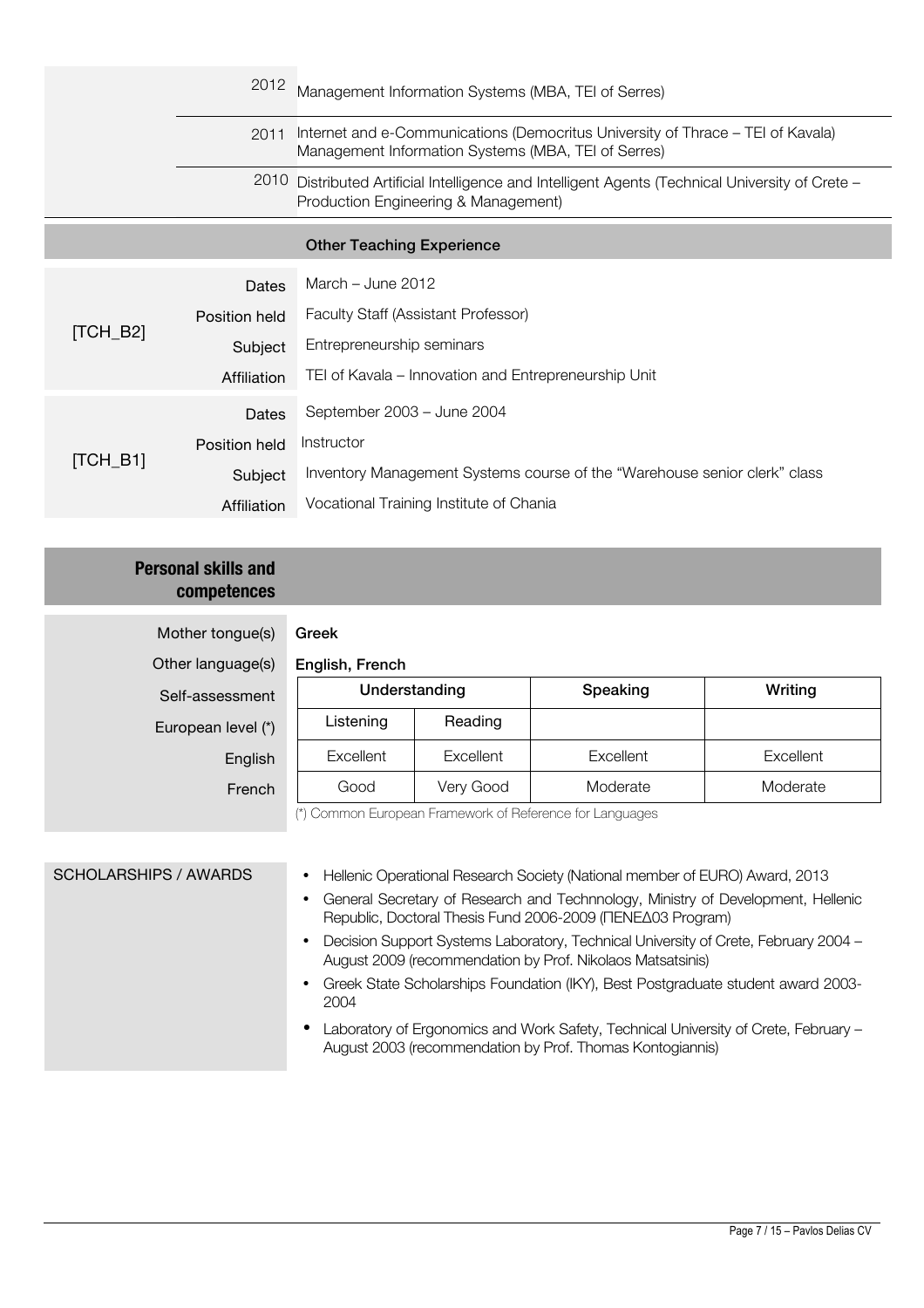| LIFELONG LEARNING | <b>SEMINARS / WORKSHOPS</b>                                                                                                 |  |  |
|-------------------|-----------------------------------------------------------------------------------------------------------------------------|--|--|
|                   | Feedback that Encourages Student Development - Laureate Online Education,<br>٠<br>Centre for Faculty Excellence, April 2016 |  |  |
|                   | Intercultural Communications - Laureate Online Education, Centre for Faculty<br>Excellence, December 2015                   |  |  |
|                   | <b>MOOCs</b>                                                                                                                |  |  |
|                   | Introduction to DevOps: Transforming and Improving Operations - EdX<br>$\bullet$                                            |  |  |
|                   | Design and Development of Educational Technology - EdX<br>$\bullet$                                                         |  |  |
|                   | Master your brain: Neuroscience for personal development. - Udemy<br>$\bullet$                                              |  |  |
|                   | Introduction to Data Science in Python - Coursera<br>$\bullet$                                                              |  |  |
|                   | Data Manipulation at Scale: Systems and Algorithms - Coursera<br>$\bullet$                                                  |  |  |
|                   | New Models of Business in Society – Coursera<br>$\bullet$                                                                   |  |  |
|                   | Customer Analytics - Coursera<br>٠                                                                                          |  |  |
|                   | Computing for Data Analysis - Coursera<br>٠                                                                                 |  |  |
|                   | Big Data and Social Physics – edX                                                                                           |  |  |

| <b>Publications</b> |                                                                                                                                                                                                                                                                                                                      |
|---------------------|----------------------------------------------------------------------------------------------------------------------------------------------------------------------------------------------------------------------------------------------------------------------------------------------------------------------|
| Journals            | [PUB_J14] P. Delias, M. Doumpos, E. Grigoroudis, and N. Matsatsinis, "A non-<br>Compensatory Approach for Trace Clustering," International Transactions in Operational<br>Research, 2017 (accepted, DOI: 10.1111/itor.12395)                                                                                         |
|                     | [PUB_J13] B. Delibasic, P. Markovic, P. Delias, and Z. Obradovic, "Mining Skier<br>Transportation Patterns From Ski Resort Lift Usage Data," IEEE Transactions on<br>Human-Machine Systems, pp. 1–6, 2016. (online available)                                                                                        |
|                     | [PUB_J12] M. Dobrota, B. Delibasic, and P. Delias, "A Skiing Trace Clustering Model for<br>Injury Risk Assessment," International Journal of Decision Support System Technology,<br>vol. 8, no. 1, 2016, pp. 55-67.                                                                                                  |
|                     | [PUB_J11] P. Delias, M. Doumpos, and N. Matsatsinis, "Business process analytics: a<br>dedicated methodology through a case study," EURO Journal on Decision Processes,<br>vol. 3, no. 3-4, 2015, pp. 357-374.                                                                                                       |
|                     | [PUB_J10] P. Delias, M. Doumpos, E. Grigoroudis, P. Manolitzas, and N. Matsatsinis,<br>"Supporting healthcare management decisions via robust clustering of event logs",<br>Knowledge-Based Systems, vol. 84, 2015, pp. 203-213.                                                                                     |
|                     | [PUB_J9] C. Saridakis, S. Tsafarakis, P. Delias, G. Baltas, and N. Matsatsinis,<br>"Optimizing differentiation and commonality levels among models in car line-ups: An<br>empirical application of a nature-inspired heuristic mechanism," Expert Systems with<br>Applications, vol. 42, no. 5, 2015, pp. 2323-2335. |
|                     | [PUB_J8] S. Tsafarakis, P. Delias, and N. Matsatsinis, "A Service-Oriented Approach for<br>the Optimal Product/Service Design Business Process", International Journal of<br>Information Systems in the Service Sector, vol. 5, no.1, 2013, pp. 68-81.                                                               |
|                     | [PUB_J7] P. Delias, G. Kyriakaki, E. Grigoroudis, and N. Matsatsinis, "Innovation<br>Management Software Exploiting Multiple Criteria Analysis: The Case of Innovation<br>Centre of Crete," International Journal of Decision Support System Technology, vol. 4,<br>no.1, pp. 30-42, 2012.                           |
|                     | [PUB_J6] P. Delias, T. Theodosiou, I. Kazanidis, and S. Asimis, "A Managerial<br>Perspective for the Assessment of the Exposure to Social Networks Business Risk,"<br>Economics and Finance Notes, vol. 1, no.1, pp. 59-72, 2012.                                                                                    |
|                     | [PUB_J5] P. Delias, A. Doulamis, and N. Matsatsinis, "What Agents Can Do in Workflow<br>Management Systems," Artificial Intelligence Review, vol.35, no.2, pp. 155-189, 2011.                                                                                                                                        |
|                     | [PUB_J4] P. Delias, A. Doulamis, and N. Matsatsinis, "Optimizing Resource Conflicts in<br>Workflow Management Systems," Knowledge and Data Engineering, IEEE Transactions                                                                                                                                            |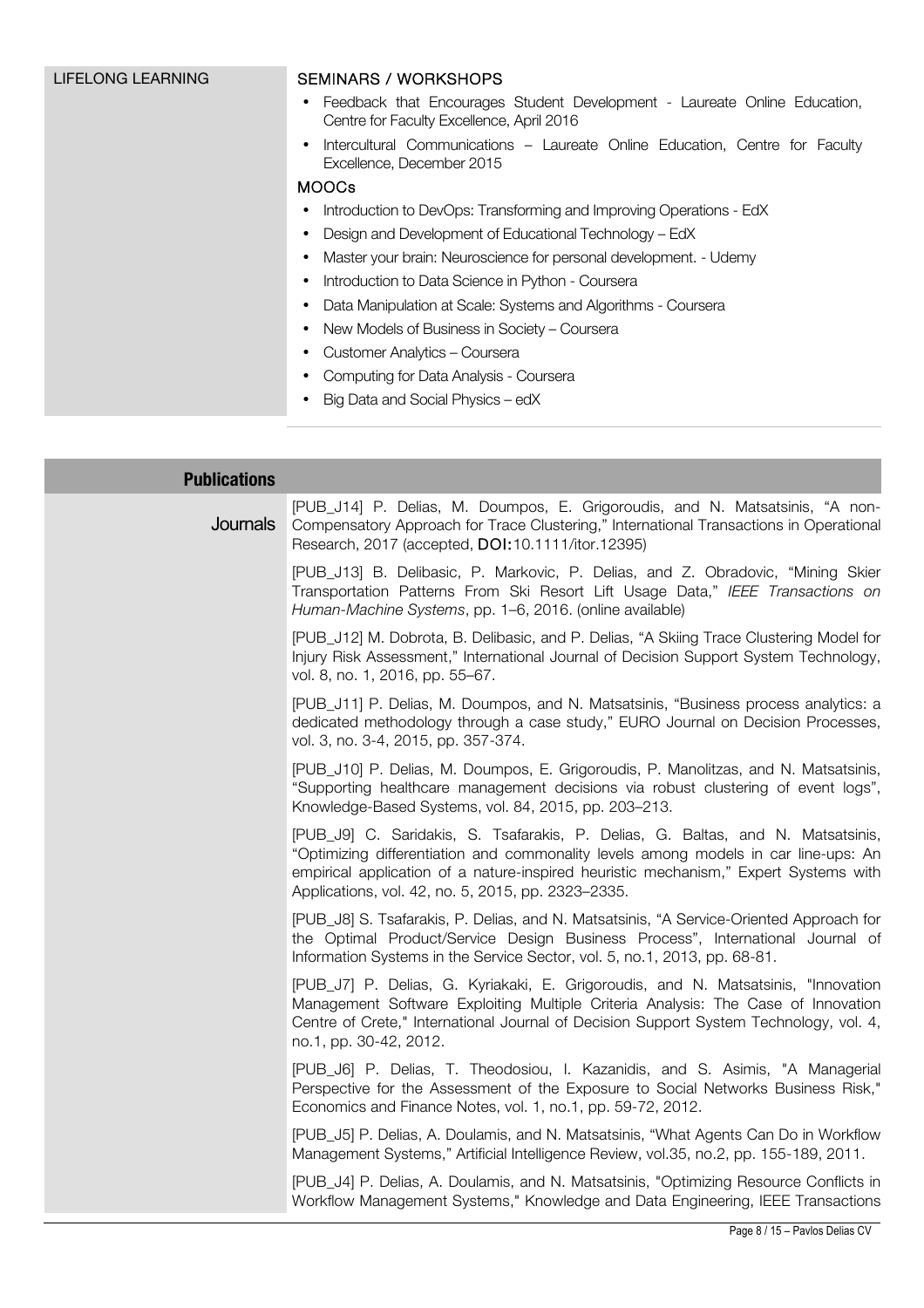|                                | on, vol.23, no.3, pp.417-432, 2011.                                                                                                                                                                                                                                                                                                                                   |
|--------------------------------|-----------------------------------------------------------------------------------------------------------------------------------------------------------------------------------------------------------------------------------------------------------------------------------------------------------------------------------------------------------------------|
|                                | [PUB_J3] P. Delias and N. Matsatsinis, "A genetic approach for strategic resource<br>allocation planning," Computational Management Science, vol. 6, pp. 269-280, 2009.                                                                                                                                                                                               |
|                                | [PUB_J2] K. Lakiotaki, P. Delias, V. Sakkalis, and N. Matsatsinis, "User profiling based<br>on multi-criteria analysis: the role of utility functions," Operational Research, vol. 9, pp.<br>3-16, 2009.                                                                                                                                                              |
|                                | [PUB_J1] N. Matsatsinis, E. Grigoroudis, and P. Delias, "User satisfaction and e-learning<br>systems: Towards a multi-criteria evaluation methodology," Operational Research, vol.<br>3, pp. 249-259, 2003.                                                                                                                                                           |
| <b>BOOKS &amp; Editorships</b> | [PUB_E5] J. Stankovic, P. Delias, S. Marinković, and S. Rochhia, Eds., Tools and<br>techniques for economic decision analysis. Hershey, PA: Business Science Reference,<br>2017, ISBN: 978-1-5225-0959-2 (under publication)                                                                                                                                          |
|                                | [PUB_E4] P. Delias, Ed., Multiple Criteria Decision Making in Urban and Rural Settings.<br>International Journal of Information and Decision Sciences, vol. 7, no. 1, 2015                                                                                                                                                                                            |
|                                | [PUB_E3] P. Delias, Ed., Multiple Criteria Analysis in Decision Support Systems.<br>International Journal of Data Analysis Techniques and Strategies, vol. 7, no. 2, 2015                                                                                                                                                                                             |
|                                | [PUB_E2] P. Delias, Ed., Decision Support Systems Using Multiple Criteria Decision Aid.<br>Kavala, Greece: TEI of Kavala Series, 2012, ISBN: 978-960-363-041-8 (In Greek)                                                                                                                                                                                             |
|                                | [PUB_E1] N. Matsatsinis, P. Delias, and S. Tsafarakis, E-commerce and Virtual<br>Enterprises. Chania: Technical University of Crete Publications, 2006, ISBN: 960-8475-<br>08-2 (In Greek)                                                                                                                                                                            |
| <b>Book chapters</b>           | [PUB_B13] P. Delias M. Doumpos, E. Grigoroudis, and N. Matsatsinis, "Robust<br>Clustering for Process Mining," in "Methodological Approaches for the Study of<br>Robustness in Multiple Criteria Decision Making, Yannis Siskos, Eds. ed: NewTech Pub,<br>2015, pp. 145-170. (In Greek)                                                                               |
|                                | [PUB_B12] N. Mitakidis, P. Delias, and N. Spanoudakis, "Validating Requirements Using<br>Gaia Roles Models," in <i>Engineering Multi-Agent Systems</i> , vol. 9318, M. Baldoni, L.<br>Baresi, and M. Dastani, Eds. Cham: Springer International Publishing, 2015, pp. 171–<br>190.                                                                                    |
|                                | [PUB_B11] P. Delias, D. Grigori, M. L. Mouhoub, and A. Tsoukias, "Discovering<br>Characteristics that Affect Process Control Flow," in Decision Support Systems IV -<br>Information and Knowledge Management in Decision Processes, vol. 221, I. Linden, S.<br>Liu, F. Dargam, and J. E. Hernández, Eds. Cham: Springer International Publishing,<br>2015, pp. 51-63. |
|                                | [PUB_B10] P. Delias, P. Manolitzas, E. Grigoroudis, and N. Matsatsinis, "Applying<br>Process Mining to the Emergency Department," in Encyclopedia of Business Analytics<br>and Optimization:, J. Wang, Ed. Hershey PA, USA: IGI Global, 2014, pp. 168–178.                                                                                                            |
|                                | [PUB_B9] P. Delias and N. Matsatsinis, "Multiple Criteria Decision Aid and Agents:<br>Supporting Effective Resource Federation in Virtual Organizations," in Multicriteria<br>Decision Aid and Artificial Intelligence, M. Doumpos and E. Grigoroudis, Eds.<br>Chichester, UK: John Wiley & Sons, Ltd, 2013, pp. 273-284.                                             |
|                                | [PUB_B8] P. Delias, S. Tsafarakis, and A. Doulamis, "Manual Intervention and<br>Statefulness in Agent-Involved Workflow Management Systems," in Management<br>Intelligent Systems, vol. 171, J. Casillas, F. J. Martínez-López, and J. M. Corchado<br>Rodríguez, Eds. Berlin, Heidelberg: Springer Berlin Heidelberg, 2012, pp. 239-249.                              |
|                                | [PUB_B7] IEEE Task Force on Process Mining, "Process Mining Manifesto," in BPM<br>2011 Workshops. vol. 99, F. Daniel, S. Dustdar, and K. Barkaoui, Eds., ed: Springer-<br>169-194,<br>2011.<br>(available<br>Verlag,<br>Berlin,<br>pp.<br>greek<br>translation<br>at:<br>http://www.win.tue.nl/ieeetfpm/doku.php?id=shared:process_mining_manifesto)                  |
|                                | [PUB_B6] P. Kontoyannis, P. Delias, and N. Matsatsinis, "Telework in the bank sector:<br>Design and Implementation of an application using multiple criteria decision support                                                                                                                                                                                         |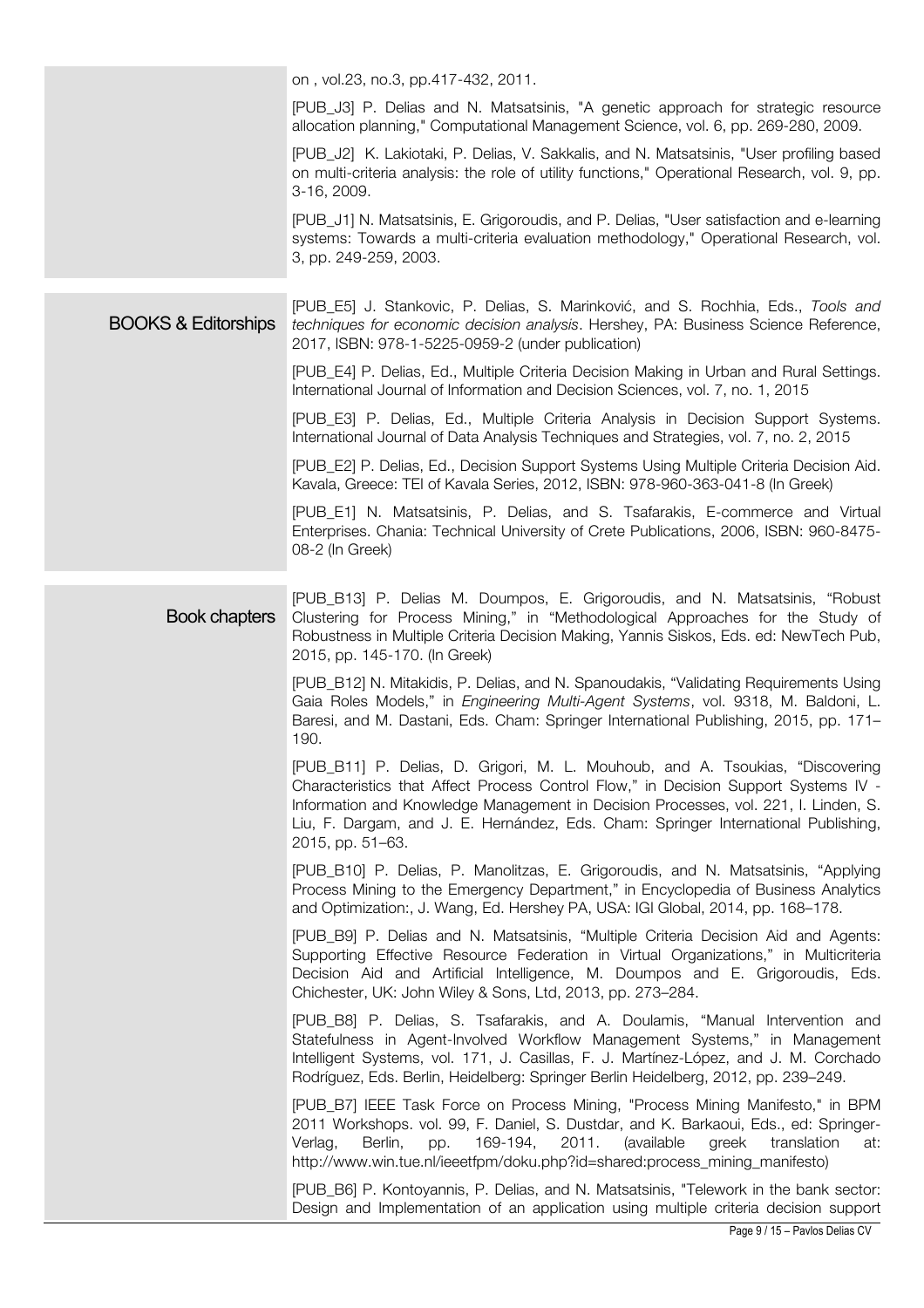|  |                                           | methods." in Change Management & Business Intelligence, N. Matsatsinis, Ed. Chania:<br>New Technologies Publications, 2008, pp. 111-132. (In Greek)                                                                                                                                                                                                                                    |
|--|-------------------------------------------|----------------------------------------------------------------------------------------------------------------------------------------------------------------------------------------------------------------------------------------------------------------------------------------------------------------------------------------------------------------------------------------|
|  |                                           | [PUB_B5] P. Delias, N. Matsatsinis, and A. Karagounakis, "Towards a Multi-Criterion<br>Web-Based Tool for Evaluation of an E-Learning System," in Innovations in E-learning,<br>Instruction Technology, Assessment, and Engineering Education, M. Iskander, Ed.:<br>Springer Netherlands, 2007, pp. 289-293.                                                                           |
|  |                                           | [PUB_B4] N. Matsatsinis, E. Krassadaki, and P. Delias, "Tourists' satisfaction analysis<br>using multicriteria analysis and machine learning methods. The case of Chania as a<br>touristic destination," in Tourism Management, C. Zopounidis and Y. Siskos, Eds.:<br>Kleidarithmos, 2006, pp. 123-159. (In Greek)                                                                     |
|  |                                           | [PUB_B3] N. Matsatsinis and P. Delias, "Agents' Technology as an instructional tool" in:<br>The after-effects of the European Union Enlargement and the ICT advances in<br>Employment, N. Matsatsinis, K. Dimopoulos, N. Nagopoulos, D. Yannakopoulos, and A.<br>Spyridakos, Eds. Crete: Dromon, 2005, pp. 215-230. (In Greek)                                                         |
|  |                                           | [PUB_B2] N. F. Matsatsinis and P. Delias, "A Multi-criteria Protocol for Multi-agent<br>Negotiations," in Methods and Applications of Artificial Intelligence. vol. 3025, G. A.<br>Vouros and T. Panayiotopoulos, Eds.: Springer Berlin / Heidelberg, 2004, pp. 103-111.                                                                                                               |
|  |                                           | [PUB_B1] N. F. Matsatsinis and P. Delias, "AgentAllocator: An Agent-Based Multi-<br>criteria Decision Support System for Task Allocation," in Holonic and Multi-Agent<br>Systems for Manufacturing. vol. 2744, V. Marik, D. McFarlane, and P. Valckenaers,<br>Eds.: Springer Berlin / Heidelberg, 2003, pp. 225-235.                                                                   |
|  | <b>Reviewed Conference</b><br>Proceedings | [PUB_C17] K. Kirchner, P. Marković, and P. Delias, "Automatic Creation of Clinical<br>Pathways - A Case Study," in Proceedings of the XV International Symposium of<br>Organizational Sciences, Belgrade, Serbia, 2016, pp. 188-194.                                                                                                                                                   |
|  |                                           | [PUB_C16] L. Tsourgiannis, P. Delias, P. Polychronidou, A. Karasavvoglou, and S.<br>Valsamidis, "Exploring the Factors Affecting Greek People to Make Vacation in Greece:<br>A preliminary Analysis," Procedia Econ. Finance, vol. 19, pp. 342-352, 2015.                                                                                                                              |
|  |                                           | [PUB_C15] N. Mitakides, N. Spanoudakis, and P. Delias, "Validating Business<br>Requirements Using MAS Analysis Models," in: Bordini, Elkind, Weiss, Yolum (Eds.),<br>Proceedings of the 2015 International Conference on Autonomous Agents and<br>Multiagent Systems, International Foundation for Autonomous Agents and Multiagent<br>Systems, Istanbul, Turkey, 2015: pp. 1693-1694. |
|  |                                           | [PUB_C14] P. Marković, P. Delias, and B. Delibašić, "Skiing Clusters: Movement<br>Discovery in Skiing Regions Using Process Mining," in XLI Proceedings of the<br>Symposium of Operations Research SYMOPIS 2014, Divcibare, Serbi, 2014, pp. 238-<br>243.                                                                                                                              |
|  |                                           | [PUB_C13] P. Marković, P. Delias, and B. Delibašić, "Using Process Mining To<br>Discover Skiing Patterns: A Clustering Approach," in Proceedings of the 14th<br>International Symposium SYMORG, Zlatibor, Serbia, 2014, pp. 67-75.                                                                                                                                                     |
|  |                                           | [PUB_C12] P. Delias, P. Manitsa, E. Grigoroudis, N. Matsatsinis, and A. Karasavvoglou,<br>"Robustness-oriented Group Decision Support. A Case from Ecology Economics,"<br>Procedia Technology, vol. 8, pp. 285-291, 2013.                                                                                                                                                              |
|  |                                           | [PUB_C11] M. Nikolaidis, G. Florou, P. Delias, and A. Nikolaidis, "Researching marginal<br>issues of business planning for business development. The case of secondary sector in<br>the prefecture of Kavala," in Proceedings of the 4th International Conference The<br>Economies of Balkan and Eastern Europe Countries in the changed World, Sofia,<br>Bulgaria, 2012, pp. 209-217. |
|  |                                           | [PUB_C10] A. Doulamis, N. Matsatsinis, and P. Delias, "Human Action Analysis via<br>Video Streams and Workflow Scheduling," in IADIS International Conference Computer<br>Graphics, Visualization, Computer Vision and Image Processing 2011, Rome, Italy,<br>2011, pp. 281-286.                                                                                                       |
|  |                                           | [PUB_C9] S. Tsafarakis, P. Delias, and N. Matsatsinis, "Optimal Product Line Design<br>Workflows Using a Service Oriented Architecture " in 10th International Conference on                                                                                                                                                                                                           |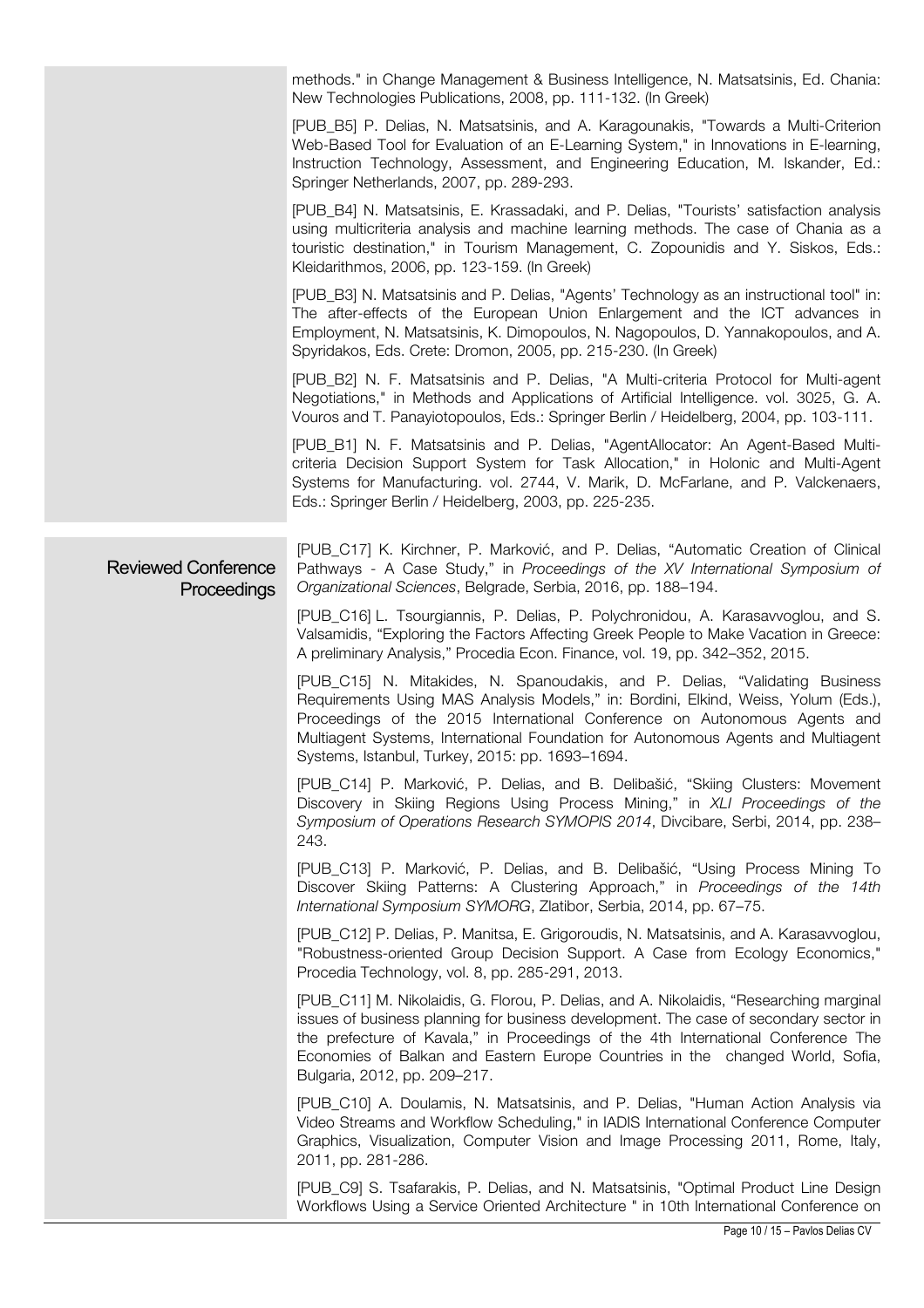Intelligent Systems Design and Applications, pp.18-23, Cairo, Egypt, Nov. 29 2010- Dec. 1 2010.

[PUB\_C8] P. Delias, K. Ntalianis, A. Doulamis, and N. Matsatsinis, "Automating Marketing Campaign Management Through an Agent-based Workflow Management System," in 13th WSEAS International Conference on Communications, Rodos (Rhodes) Island, Greece, 2009, pp. 37-45.

[PUB\_C7] C. Lalos, A. Doulamis, K. Konstanteli, P. Delias, and T. Varvarigou, "An innovative content-based indexing technique with linear response suitable for pervasive environments," in International Workshop on Content-Based Multimedia Indexing, 2008. CBMI 2008. , London, UK, 2008, pp. 462-469.

[PUB\_C6] P. Delias, "Workflow Management Systems and Agents. Do They Fit Together?," in 6th Doctoral Consortium on Enterprise Information Systems, DCEIS 2008, Barcelona, Spain, 2008, pp. 3-11.

[PUB\_C5] P. Delias, A. Doulamis, and N. Matsatsinis, "A Joint Optimization Algorithm for Dispatching Tasks in Agent-based Workflow Management Systems," in Proceedings of the 10th International Conference on Enterprise Information Systems, ICEIS 2008, Barcelona, Spain, 2008, pp. 199-206.

[PUB\_C4] P. Delias, A. D. Doulamis, and N. Matsatsinis, "Simulating Agents as Balanced Scorecard Objectives " in IEEE International Conference on Distributed Human-Machine Systems - DHMS 2008, Athens, Greece, 2008, pp. 121-126.

[PUB\_C3] N. F. Matsatsinis, K. Lakiotaki, and P. Delias, "A System based on Multiple Criteria Analysis for Scientific Paper Recommendation," in PCI' 2007 11th Panhellenic Conference in Informatics, Patras, Greece, 2007, pp. 135-149.

[PUB\_C2] P. Delias and N. F. Matsatsinis, "The multiple criteria paradigm as a background for agent methodologies," in 8th Annual International Workshop "Engineering Societies in the Agents World", Athens, Greece, 2007, pp. 227-237.

[PUB\_C1] N. F. Matsatsinis and P. Delias, "Implementing an Agent-based Decision Support System for Task Allocation: A Multi-criteria Approach," in Proceedings of the 9th Panhellenic Conference in Informatics - PCI 2003, Salonika, Greece, 2003, pp. 128-141.

Other Publications [PUB\_O18] B. Delibašić, P. Marković, and P. Delias, "Mining movement graphs of skiers: A spatiotemporal analysis," presented at the 3rd International Symposium & 25th National Conference on Operational Research, Volos, Greece, 2014, p. 97.

> [PUB\_O17] P. Delias, N. Matsatsinis, and E. Grigoroudis, "Developing stability indices for group and collective decision approaches," presented at the 3rd International Symposium & 25th National Conference on Operational Research, Volos, Greece, 2014, pp. 44–45.

> [PUB\_O16] P. Delias, M. Doumpos, E. Grigoroudis, and N. Matsatsinis, "A Different Perspective for Robustness in Similarity Metrics," presented at the 10th Multicriteria Decision Analysis Meeting, Thessaloniki, Greece, 2013.

> [PUB\_O15] P. Delias, P. Manolitzas, E. Grigoroudis, and N. Matsatsinis, "Using Process Mining Techniques For The Analysis Of The Processes Of An Emergency Department In Different Periods Of Time," presented at the 2nd International Symposium and 24th National Conference on Operational Research, Athens, Greece, 2013.

> [PUB\_O14] P. Delias, M. Doumpos, E. Grigoroudis, and N. Matsatsinis, "A similarity metric for traces in Event Logs based on an outranking approach," presented at the 2nd International Symposium and 24th National Conference on Operational Research, Athens, Greece, 2013.

> [PUB\_O13] P. Delias, M. Doumpos, P. Manolitzas, and N. Matsatsinis, "Clustering Healthcare Processes with a Robust Approach," presented at the EURO-INFORMS 26th European Conference on Operational Research, Rome, 2013.

> [PUB\_O12] P. Delias. (2013, 2013/07/22/). Process Mining in Healthcare, Case Study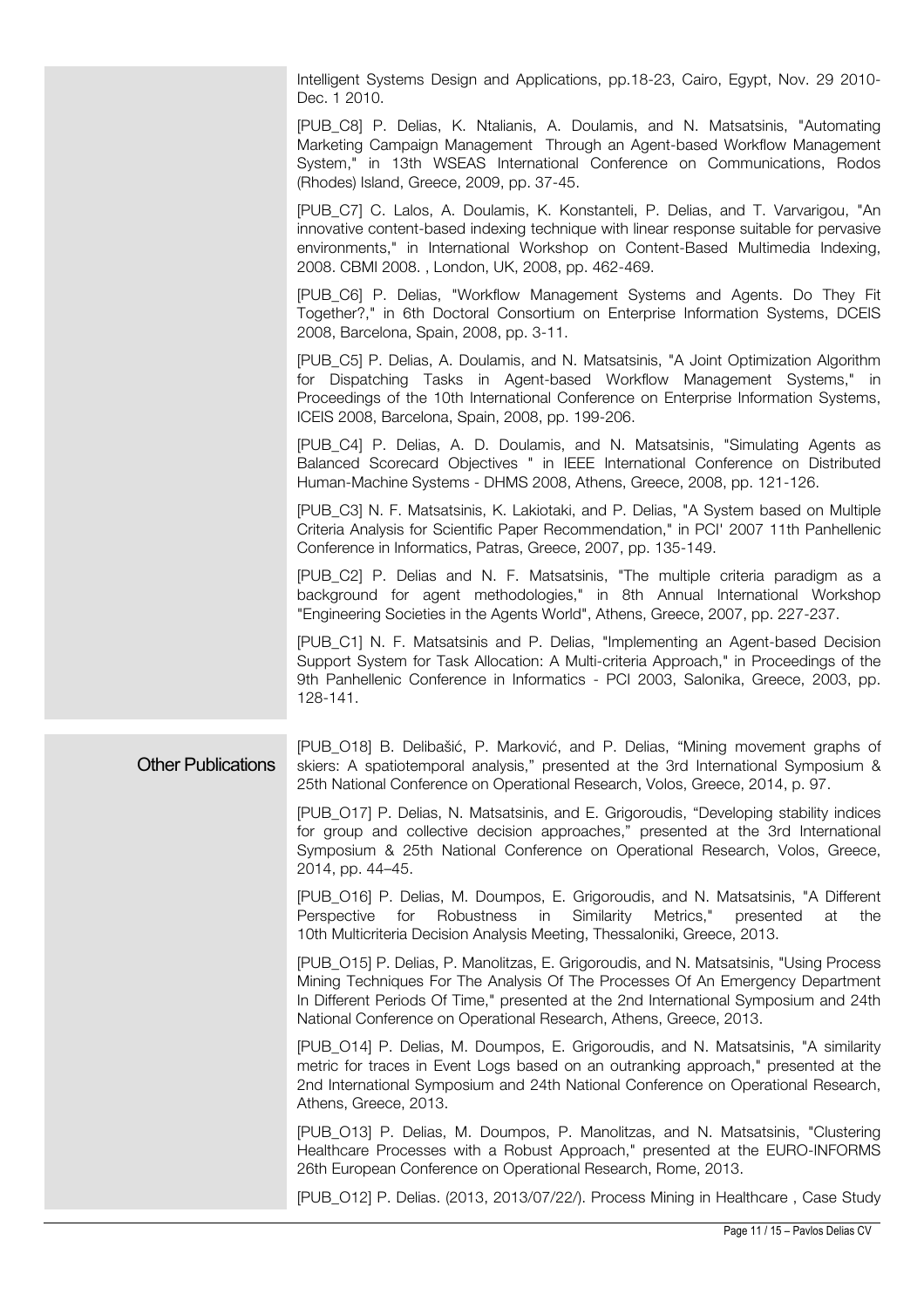No. 3. Available: http://fluxicon.com/blog/2013/07/process-mining-in-healthcare-casestudy-no-3/

[PUB\_O11] P. Delias, M. Doumpos, P. Manolitzas, E. Grigoroudis, and N. Matsatsinis, "Supporting Management Decisions via Robust Clustering of Event Logs," in Exploring New Directions for Decisions in the Internet Age, Thessaloniki, Greece, 2013, p. 21

[PUB\_O10] P. Delias, P. Manolitzas, E. Grigoroudis, and N. Matsatsinis, "Discovering the Real Processes in the Emergency Department of a Hospital," presented at the 5th International Conference "The Economies of Balkan and Eastern Europe Countries in the changed World" EBEEC 2013, Istanbul, Turkey, 2013, p. 129.

[PUB\_O9] P. Delias, A Multiple Criteria Technique to Facilitate Technology Transfer, Working Paper series, Accounting Department ΤΕΙ of Kavala, ISSN 1792-7862, Kavala, Greece, February 2011

[PUB\_O8] P. Delias and N. Spanoudakis, Simulating Multi-agent Systems Designs Using Business Process Modeling, in 8th European Workshop On Multi-Agent Systems. 2010: PARIS, FRANCE.

[PUB\_O7] N. Matsatsinis, P. Delias, K. Lakiotaki, and E. Grigoroudis, "Multiple criteria recommendations for technology transfer facilitation," presented at the 72nd meeting of the European Working Group "Multiple Criteria Decision Aiding," Paris, France, 2010, p. 17

[PUB\_O6] Matsatsinis, N., P. Delias, K. Lakiotaki, and E. Grigoroudis, Technology transfer and MCDA: Matching the needs of business organizations, presented at the 7th Meeting of the Greek Working Group on Multicriteria Decision Analysis, September 2010, Orestiada, Greece.

[PUB\_O5] A. Doulamis, P. Delias, C. Lalos, and N. Matsatsinis, "Large scale retrieval and navigation of multimedia content," in 5th PanHellenic Data Analysis Conference Rethymno Crete, Greece, 2009, pp. 108-109.

[PUB\_O4] N. Matsatsinis, V. Grigoroudis, and P. Delias, "Tourists' behavior analysis in Crete using Multivariate Data Analysis methods," in 5th PanHellenic Data Analysis Conference Rethymno Crete, Greece, 2009, pp. 120-121.

[PUB\_O3] "Strategies to strengthen the Cretan tourism", ΚΕΡΔΟΣ newspaper, pp. 10– 11, May 3rd -2009.

[PUB\_O2] P. Delias, " Management methods of social enterprises and competences – the results of the second transnational work group," in "SEND – Social Economy Network Development" Transnational mainstreaming conference European Parliament, Brussels, 2007.

[PUB\_O1] S. Bellione and P. Delias, "The social enterprise: a comparative study to highlight tools improving entrepreneurial strategies - results of the second transnational work group " in SEED – Social European Enterprises Development"- Transnational mainstreaming conference Brussels, 2004.

Invited Talks [PUB\_I6] P. Delias, "Process Analytics – Make it Work!", 2016 South-East Europe Data Science Forum, Belgrade, Serbia, June 2016.

> [PUB\_I5] P. Delias, "Product Market Fit – Customer Segments – Value Proposition", VentureGarden, GreenHouse Kavala entrepreneurship workshop, Kavala, November 2015.

> [PUB\_I4] P. Delias, "Process Mining: Elements from an Emerging Field", LAMSADE Seminars, Université Paris Dauphine, Paris, November 2013.

> [PUB\_I3] N. Matsatsinis and P. Delias, "Multi-criteria Analysis and Decision Support" in EWG-DSS workshop on "Exploring New Directions for Decisions in the Internet Age", Thessaloniki, Greece, May 2013

> [PUB\_I2] P. Delias "Innovation Centre of Crete: Networking of Regional Technology Tranfer Offices" in 1st Regional Forum "Innovation – Entrepreneurship – Research", Komotini Greece, 2011. (In Greek)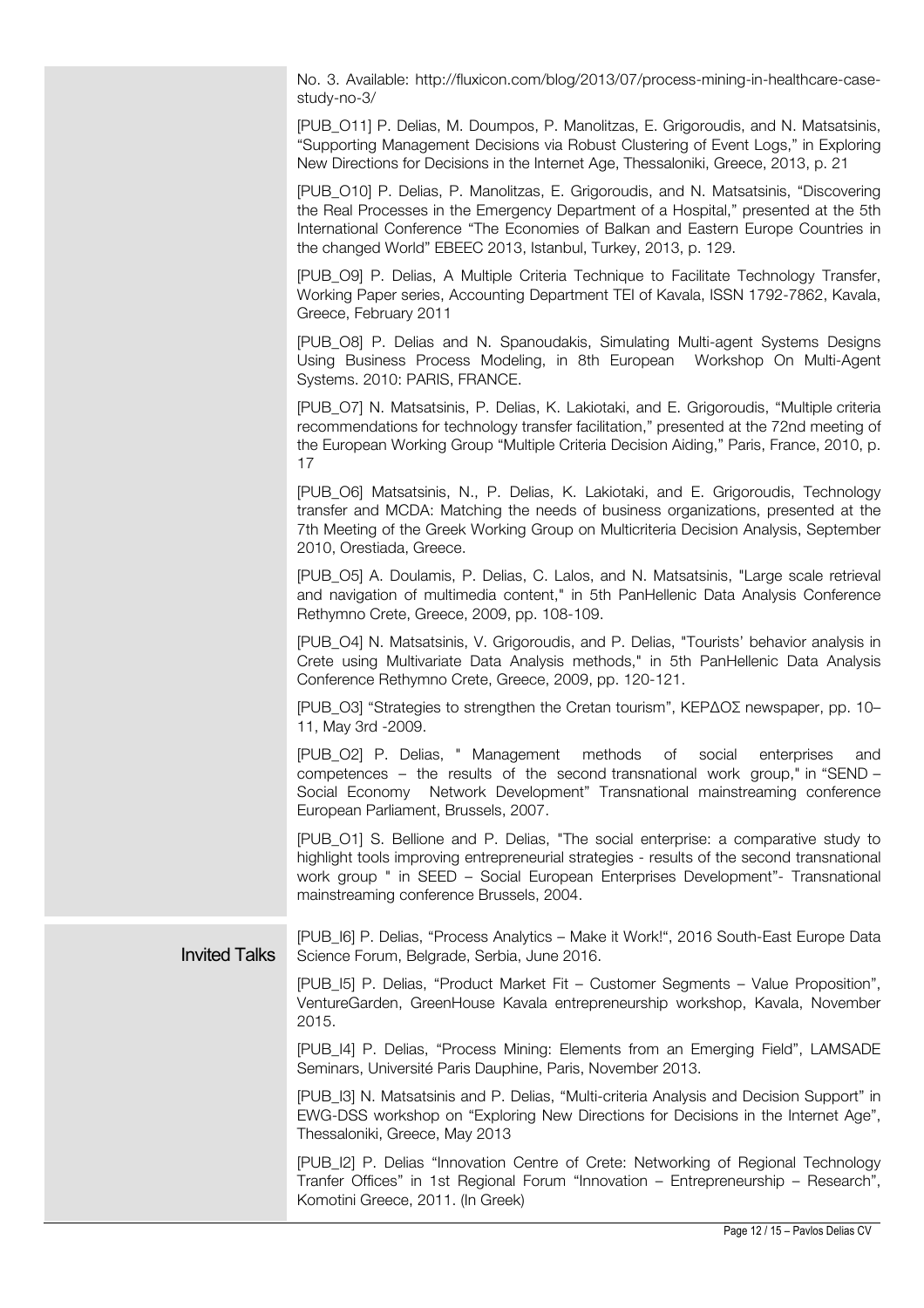[PUB\_I1] N. Matsatsinis and P. Delias, "Management tools for social enterprises. The case of Corporate Responsibility in the transnational working groups," in CORPORATE RESPONSIBILITY AND VIABLE DEVELOPMENT, Heraklion, Crete, 2007. (In Greek)

|                                                | TILOF ON OIDILITT AND VIADLE DEVELOF IVILINT, I IGIANIUIT, OIGIG, 2007. (III GIGGN)                                                                                                                                                                                                                                                                                                                                                                                                                                                                                                                                                                                                                                                                                                                                                                                                                           |
|------------------------------------------------|---------------------------------------------------------------------------------------------------------------------------------------------------------------------------------------------------------------------------------------------------------------------------------------------------------------------------------------------------------------------------------------------------------------------------------------------------------------------------------------------------------------------------------------------------------------------------------------------------------------------------------------------------------------------------------------------------------------------------------------------------------------------------------------------------------------------------------------------------------------------------------------------------------------|
| <b>Citations</b><br>(source Publish or Perish) | Papers: 42,<br>Citations: 522,<br>Years:13,<br>Cites/year: 40.15,<br>Cites/paper: 12.43,<br>Cites/author: 175.02,<br>Papers/author:15.72,<br>Authors/paper: 3.19,<br>h-index:10,<br>g-index: 22<br>For additional information: Google Scholar Profile<br>http://scholar.google.gr/citations?user=vmHG_X0AAAAJ&hl=el                                                                                                                                                                                                                                                                                                                                                                                                                                                                                                                                                                                           |
| <b>Academic Activities</b>                     |                                                                                                                                                                                                                                                                                                                                                                                                                                                                                                                                                                                                                                                                                                                                                                                                                                                                                                               |
|                                                | Reviewer at International Journals                                                                                                                                                                                                                                                                                                                                                                                                                                                                                                                                                                                                                                                                                                                                                                                                                                                                            |
|                                                | <b>Editorial Board</b><br>Computers in Industry (Elsevier)                                                                                                                                                                                                                                                                                                                                                                                                                                                                                                                                                                                                                                                                                                                                                                                                                                                    |
|                                                | Reviewer<br>Transactions on Engineering Management (IEEE)<br><b>OMEGA</b> (Elsevier)<br>Annals of Operations Research (Springer)<br>Artificial Intelligence Review (Springer)<br>International Journal of Decision Support Systems (Inderscience)<br>Central European Journal of Operations Research (Springer)<br>Journal of Decision Systems (Taylor - Francis)<br>Business Process Management Journal (Emerald)<br>Future Generation Computer Systems (Elsevier)<br>International Journal of Sustainable Energy (Taylor & Francis)<br>International Journal of Energy Sector Management (Emerald)<br>Operational Research An International Journal (Springer)<br>Computers & Industrial Engineering (Elsevier)<br>Journal of the Knowledge Economy (Springer)<br>International Journal of Business Analytics (IGI Global)<br>For additional information: Publons profile:<br>https://publons.com/a/515305/ |
|                                                | Conferences                                                                                                                                                                                                                                                                                                                                                                                                                                                                                                                                                                                                                                                                                                                                                                                                                                                                                                   |
| Program / Scientific Committee                 | 5th International Symposium and 27th National Conference on Operational Research,<br>June 9-11, 2016, Aigaleo-Athens, Greece                                                                                                                                                                                                                                                                                                                                                                                                                                                                                                                                                                                                                                                                                                                                                                                  |
| Program / Scientific Committee                 | ICDSST 2016 - EWG-DSS 2016 International Conference on Decision Support<br>System Technology, May 23-25, 2016, Plymouth, United Kingdom                                                                                                                                                                                                                                                                                                                                                                                                                                                                                                                                                                                                                                                                                                                                                                       |
| <b>Organizing Committee</b>                    | 8th International Conference: The Economies of Balkan and Eastern Europe Countries<br>in the changed world (EBEEC 2016), May 6-8, 2016, Split, Croatia                                                                                                                                                                                                                                                                                                                                                                                                                                                                                                                                                                                                                                                                                                                                                        |

Program / Scientific Committee 1<sup>st</sup> International Transport Conference & 15<sup>th</sup> Special Conference of the Hellenic Operational Research Society, October 15-16, 2015, Alexandroupoli, Greece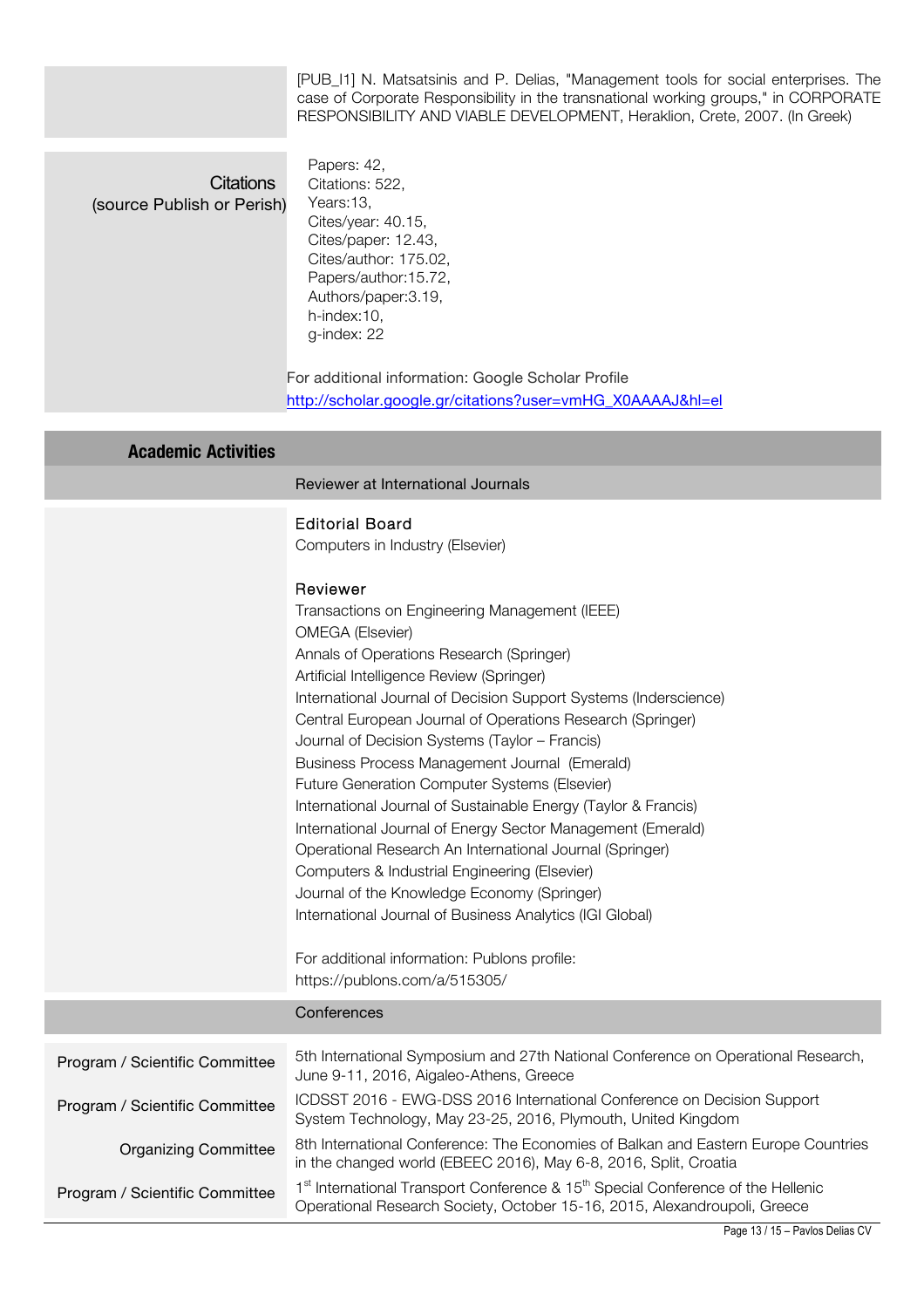| Doctoral Consortium Chair      | 7th International Conference on Information and Communication Technologies in<br>Agriculture, Food and Environment (HAICTA 2015), September 17-20, 2015, Kavala,<br>Greece                                                      |
|--------------------------------|---------------------------------------------------------------------------------------------------------------------------------------------------------------------------------------------------------------------------------|
| Program / Scientific Committee | 4th International Symposium and 26th National Conference on Operational Research,<br>Chania, June 4-6, 2015, Crete, Greece                                                                                                      |
| <b>Organizing Committee</b>    | 7th International Conference: The Economies of Balkan and Eastern Europe Countries<br>in the changed world (EBEEC 2015), May 8-10, 2015, Kavala, Greece                                                                         |
| Program / Scientific Committee | 14th Special Conference of the Hellenic Operational Research Society-11th Meeting<br>of Multicriteria Decision Analysis, 12-14 March 2015, Agrinio, Greece                                                                      |
| Program / Scientific Committee | ICDSST 2015 - International Conference on Decision Support System Technologies<br>on "Big Data Analytics for Decision Making", May 27-29, 2015 Belgrade, Serbia                                                                 |
| Program / Scientific Committee | 3rd International Symposium & 25 <sup>th</sup> National Conference on Operational Research, 26-<br>28 June 2014, Volos, Greece                                                                                                  |
| Program / Scientific Committee | 1st International Workshop on Advanced Probability and Statistics in Information<br>Systems (APSIS 2014) in 26th International Conference on Advanced Information<br>Systems Engineering, 16-20 June 2014, Thessaloniki, Greece |
| Program / Scientific Committee | International Conference on Enterprise Information Systems and their Applications,<br>May 15-17, 2014, Tirana, Albania                                                                                                          |
| Program / Scientific Committee | 6th International Conference: The Economies of Balkan and Eastern Europe Countries<br>in the changed world (EBEEC 2014), May 9-10, 2014, Nis, Serbia                                                                            |
| Program / Scientific Committee | 10 <sup>th</sup> MCDA Working Group meeting, HELORS, 21-23 November 2013, Thessaloniki,<br>Greece                                                                                                                               |
| Program / Scientific Committee | 2nd International Symposium and 24th National Conference on Operational Research,<br>September 26-28, 2013, Athens, Greece                                                                                                      |
| Program / Scientific Committee | 6th International Conference on Information and Communication Technologies in<br>Agriculture, Food and Environment (HAICTA 2013), September 19-22, 2013, Corfu<br>Island, Greece                                                |
| <b>Organizing Committee</b>    | 7th PanHellenic Data Analysis Conference, September 12-14, Kavala, Greece                                                                                                                                                       |
| Program / Scientific Committee | EWG-DSS Workshop on "Exploring New Directions for Decisions in the Internet Age",<br>May 29-31,2013, Thessaloniki, Greece                                                                                                       |
| Program / Scientific Committee | 5th International Conference: The Economies of Balkan and Eastern Europe Countries<br>in the changed world (EBEEC 2013), May 9-12, 2013, Istanbul, Turkey                                                                       |
| Conference Chair               | 9 <sup>th</sup> MCDA Working Group meeting, HELORS, 11-13 October, Kavala                                                                                                                                                       |
| <b>Organizing Committee</b>    | 2nd Panhellenic Scientific Conference on Legal Documentation of Social/Economic<br>issues: "The role of Justice in entrepreneurial activity" 8 -9 April 2011, Kavala,                                                           |
| <b>Organizing Committee</b>    | 3rd MCDA Working Group, HELORS, 29-30 September 2005, Chania, Greece                                                                                                                                                            |
| <b>Organizing Committee</b>    | 2nd MCDA Working Group, HELORS, 21-22 October 2004, Chania, Greece                                                                                                                                                              |
|                                |                                                                                                                                                                                                                                 |

#### Student Supervision

Dissertations (undergraduate level): 12 (+6 in progress) Theses (master degree): 10 (+5 in progress) PhD theses<sup>1</sup>: 1 (examination committee)

#### Tenure services

1 Following the Greek legislation, my institution is not allowed to grant PhD degrees.